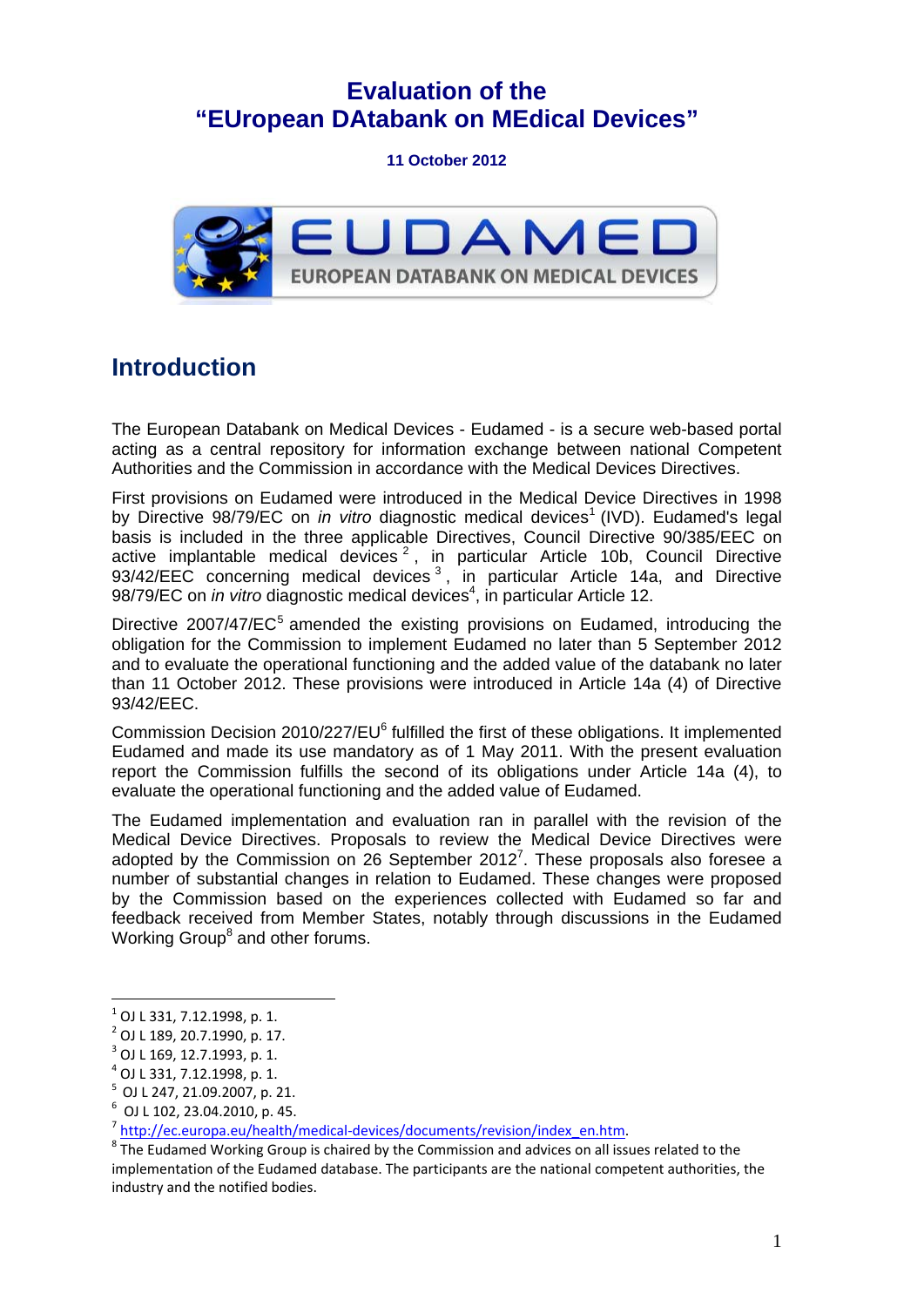The present evaluation confirmed the appropriateness of the suggested changes included in the Commission proposals to review the medical device regulatory framework.

The evaluation is focused on two aspects: the operational functioning of the databank and the added value it brought to the strengthening of market surveillance and transparency in the field of medical devices.

The evaluation report consists of two different parts.

The first part is the result of an internal analysis based on the data contained in Eudamed on the  $30<sup>th</sup>$  of June 2012 and aims at providing a description of the main Eudamed elements and data stored, as well as the current technical issues.

The second part is based on information provided by the national Competent Authorities via an electronic survey.

The survey was submitted to the EU Member States, the EFTA countries, Switzerland and Turkey.

### **1. Internal analysis**

#### **1.1 Technical Issues**

Eudamed has been technically developed over the last 10 years, with the first data being entered by Member States in 2003. Since then Eudamed has been technically adapted and improved on various occasions. A major step was the changeover to Eudamed 2 in 2009, which brought a new Eudamed interface, based Eudamed on a new flash based (Flex) technology, this provided for new access management and user login, introduced the new clinical investigation module and brought new features for devices and certificates.

Eudamed, as it stands now, is functional for the tasks required under the Medical Device Directives. However, in order to better meet the needs of users and to address technical issues arising with the increased use of Eudamed, technical improvements constantly take place.

Changes to the application are decided in co-ordination with the Eudamed Working Group. They are planned well in advance and are introduced through releases. Special attention is paid to the fact that changes to Eudamed in most cases, and especially to the xsd scheme for the upload, may require changes at national level as well.

The IT developments during 2012 focused on a release implementing numerous improvements agreed within the Eudamed Working Group.

The more significant upgrades implemented are:

- changes to business rules, including clarification on mandatory data,
- new business rules for certificates, *In Vitro* Diagnostic (IVD) devices and Clinical Investigation (CIV) devices,
- new xml validation rules.
- a better identification of IVD devices,
- significant improvements in the CIVs module,
- new non mandatory fields in the CIVs and National Competent Authority Reports (NCAR) modules,
- improvement of the e-mail notifications,
- a review of the user interface.
- the alignment between the user interface and the XML Schema,
- addressing identified inconsistencies in the database,
- the resolution of issues raised by the users, and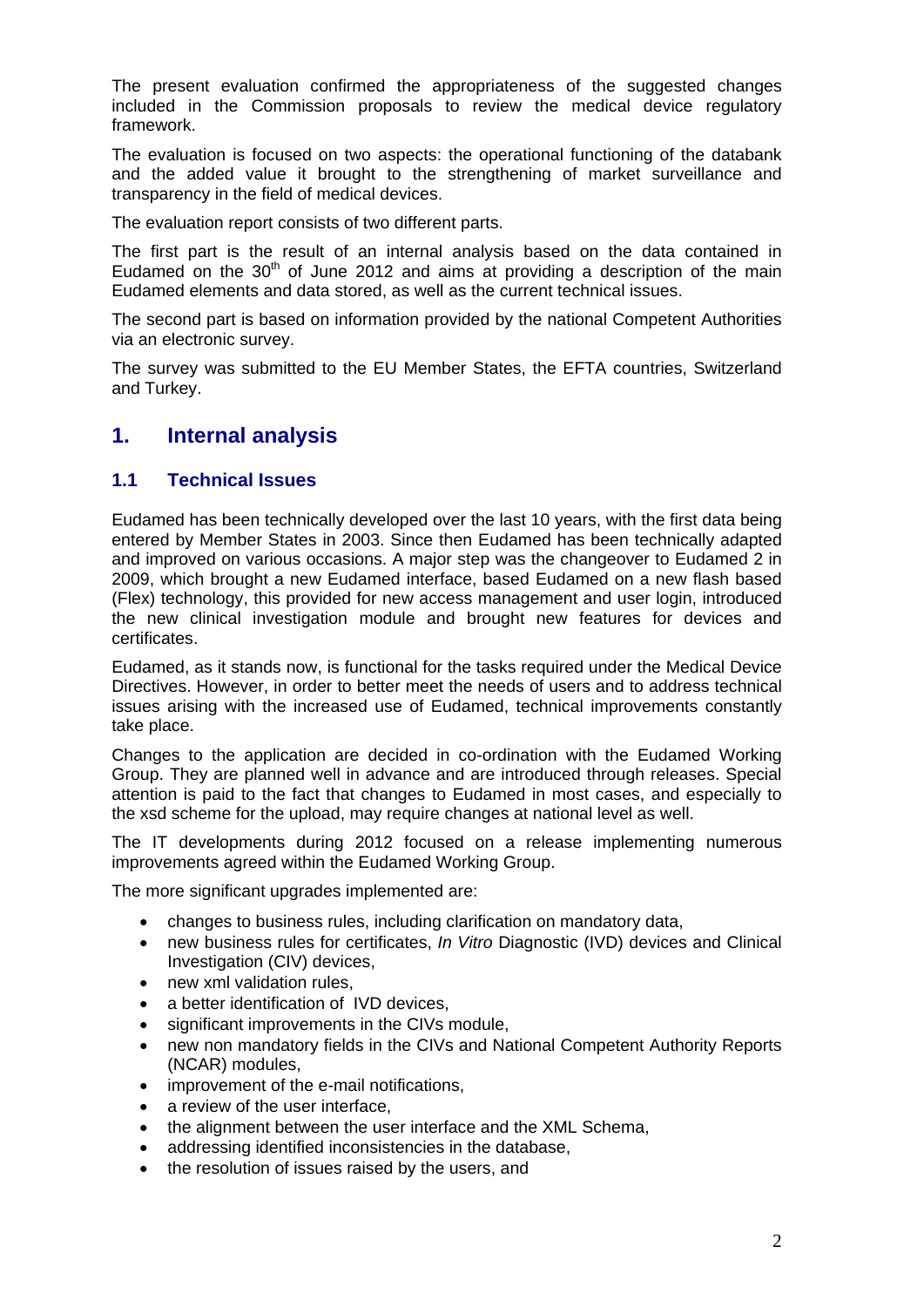• the update of the User Guide.

The main technical problems encountered were related to the download, upload and search functionalities.

#### **1.2 Information on users**

The number of Eudamed users within the national Competent Authorities on the 30<sup>th</sup> of June 2012 was 334 and covers all EU Member States. 48 different national Competent Authorities have access to Eudamed and 15 of them do not enter data but only use their access rights to consult Eudamed.

The number of users varies from one national Competent Authority to another mainly depending on the internal organization of each participating country.

Most of the national Competent Authorities have between 1 and 5 users, followed by those with between 5 and 10 users. A few have more than 10 whereas in one national Competent Authority the number of users goes up to more than 100.

The Eudamed system administrator is the Commission and users can have 4 different roles: Confirmer, Proposer, Fat Viewer and Slim Viewer with decreasing access rights.

Data entered in Eudamed follows a two-step registration process: the first is "proposed" and the second is "confirmed".

The table below summarizes the Eudamed user rights in relation to the different profiles:

|                                  |                                                                            | <b>ROLES</b>            |             |          |           |
|----------------------------------|----------------------------------------------------------------------------|-------------------------|-------------|----------|-----------|
| <b>EUDAMED USERS RIGHTS</b>      |                                                                            |                         | Fat Viewer  | Proposer | Confirmer |
| <b>Medical Device Management</b> |                                                                            |                         |             |          |           |
| Confirmed<br>Data                | View all confirmed data                                                    |                         |             |          |           |
|                                  | Create new versions of confirmed data from your<br>own Competent Authority | $\pmb{\times}$          | $\mathbf x$ |          |           |
| Proposed<br>Data                 | View Proposed data from the own Competent<br>Authority                     | $\pmb{\times}$          |             |          |           |
|                                  | Create/Update/Delete Proposed data from your<br>own Competent Authority    | $\overline{\mathbf{x}}$ | $\mathbf x$ |          |           |
|                                  | Confirm Proposed data from your own Competent<br>Authority                 | $\overline{\mathbf{x}}$ | $\mathbf x$ | ×        |           |
| <b>Advanced Search:</b>          |                                                                            |                         |             |          |           |
| <b>Perform Advanced Searches</b> |                                                                            |                         |             |          |           |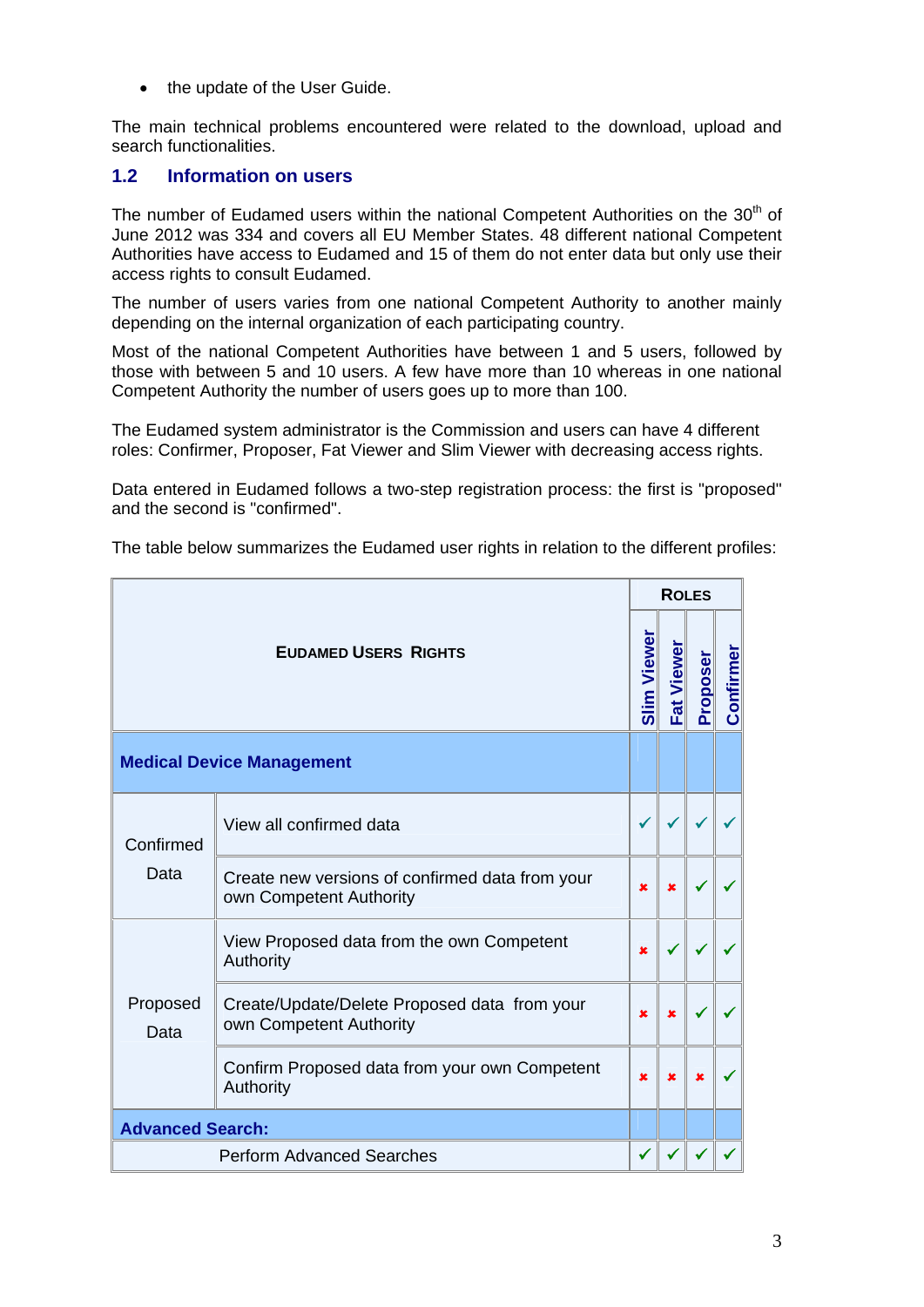| Download/Upload: |   |  |  |
|------------------|---|--|--|
| <b>Uploads</b>   | × |  |  |
| Downloads        |   |  |  |

The distribution of users per role highlights that the number of "confirmers" is the largest part of the overall users, followed by the "fat viewers" users.



Eudamed offers its users the possibility to subscribe to automatic e-mail notifications for National Competent Authorities Reports (NCAR) and CIV modules. So far, 44% of users from 32 different countries receive e-mail notifications on NCARs and 33% of users from 28 different countries receive e-mail notifications for Clinical Investigations.

Eudamed gradually replaces NCAR mailing system used before to share NCAR information. Improvements to the e-mail notification were implemented in 2012 to ensure that users receive all required information. The high number of users receiving e-mail notifications on NCAR concerning incidents linked to medical devices shows the importance of the system to spread the sensitive NCAR information.

#### **1.3 Information on Data**

The following overview of information encoded in Eudamed has to take account of the fact that different modules became available at different times and that data entry on a voluntary basis was already possible long before it became a legal obligation. Differences in the number of entries between Member States does therefore not necessarily allow for conclusions to be drawn regarding the situation in these Member States, but might be simply due to the varying usage of the application.

The first operational Eudamed modules were actors (ACT) - which encompass competent authorities, manufacturers and authorized representatives - and devices (DVC) in 2003, followed by Vigilance National Competent Authorities Reports (NCAR) and Certificates (CRF) in 2004 and the last implemented module was Clinical Investigations (CIV) in 2011.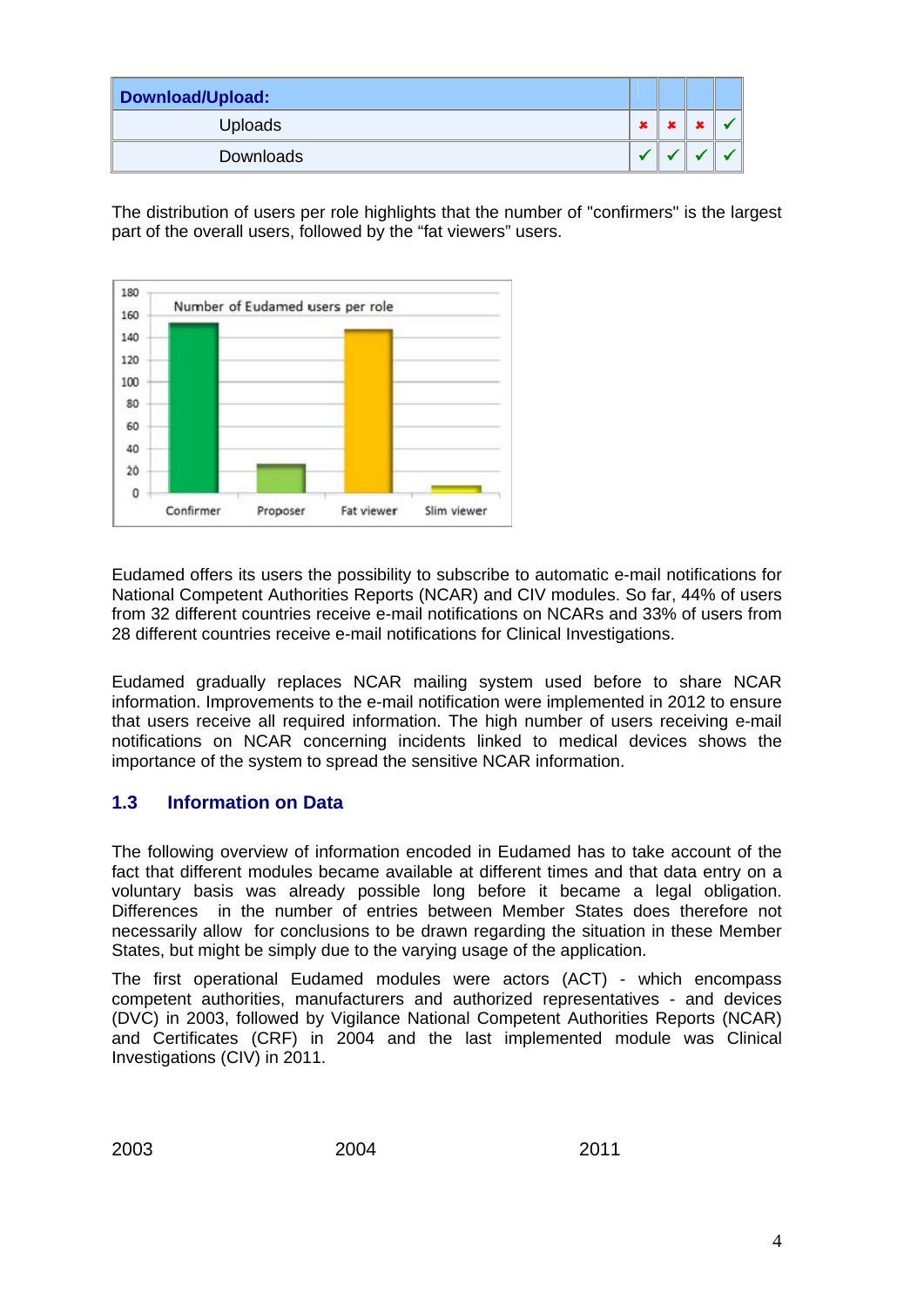

The device module is clearly the most used module. Device entries into Eudamed can come either through registration data for class I devices, through certificate data when a device belongs to IIa, IIb or III risk class, as well as through NCAR entries. The current legal provisions and the structure of Eudamed will not allow Eudamed to provide a complete picture of the EU market for medical devices, the number of devices entered is therefore not representative of the Union's medical device market. Overall it is estimated that there are about 500 000 devices on the market.

As regards certificates, those which are issued as of  $1<sup>st</sup>$  of May 2011 as well as decisions on certificates, must be entered into Eudamed. There is no obligation to enter certificates retrospectivly. The number of certificates above therefore does not provide a comprehensive picture of the number of existing certificates in the EU.

#### **1.3.1 Data per module**

The amount of data registered into Eudamed and provided by the different national Competent Authorities per each module, varies from one to another country according to the following:

- **Actors module** (data from 28 countries)
	- 11 Countries recorded between 1 and 100 Actors;
	- 11 Countries recorded between 101 and 500 Actors;
	- 2 Countries recorded between 501 and 1000 Actors;
	- 2 Countries recorded between 1001 and 5000 Actors;
	- 1 Country recorded between 5001 and 10000 Actors;
	- 1 Country recorded has more than 10001 Actors.
- **Devices module** (data from 26 countries)
	- 4 Countries recorded between 1 and 100 Devices;
	- 6 Countries recorded between 101 and 500 Devices;
	- 4 Countries recorded between 501 and 1000 Devices;
	- 8 Countries recorded between 1001 and 10000 Devices;
	- 2 Countries recorded between 10001 and 50000 Devices;
	- 2 Countries recorded more than 50000 Devices.
- **Certificates module** (data from 19 countries)

.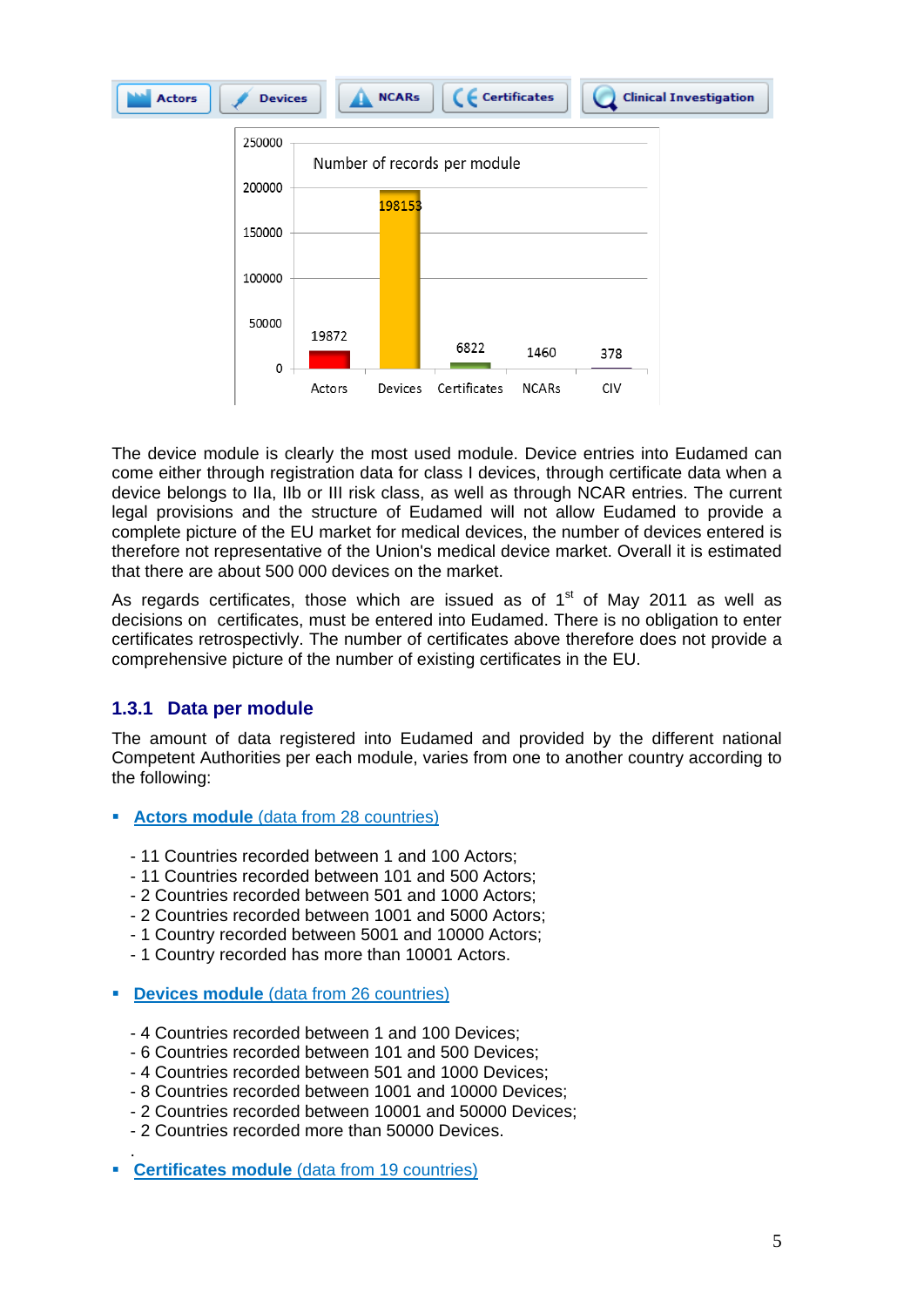- 8 countries recorded between 1 and 50 Certificates;
- 4 Countries recorded between 51 and 100 Certificates;
- 5 countries recorded between 101 and 500 Certificates;
- 1 country recorded between 501 and 1000 Certificates;
- 1 country recorded more than 4000 Certificates.
- **NCARs module** (data from 15 countries)
	- 8 countries recorded between 1 and 5 NCARs;
	- 2 countries recorded between 6 and 100 NCARs;
	- 5 countries recorded more than 101 NCARs.
- **CIV module** (data from 14 countries)
	- 8 countries recorded between 1 and 20 CIV;
	- 2 countries recorded between 21 and 50 CIV;
	- 4 countries recorded more than 51 CIV.

The information above underlines that, while the number of countries performing the registration of Actors and Devices in the respective modules is very high, the entry of data concerning CIVs, NCARs and CRF modules is limited to few countries.

While these differences are, to some extent, linked to market size, it is also indisputable that, in order to increase the effectiveness of Eudamed and to strengthen its role in the medical devices market surveillance, participating countries still need to increase their efforts.

#### **1.4 Statistics on data quality based on sampling**

The criteria for the samples selection are:

- 1. Data entered after the 1<sup>st</sup> May 2011:
- 2. Minimum one data set of each active national Competent Authority.

The criteria for the data quality analysis are:

- 1. The consistency of data;
- 2. The completion of mandatory fields;
- 3. The use of optional fields;
- 4. The use of the attachments possibility.

The 5 modules consolidated results show this picture:

| Consistency of data Data is accurate in 92% of samples.                                                                                                                     |
|-----------------------------------------------------------------------------------------------------------------------------------------------------------------------------|
| Completion of All Mandatory fields are completed in 100% of samples.<br>mandatory fields 6% had fulfilled one or more mandatory fields with "NA"                            |
| Use of 92% of optional fields are completed at least once.<br>Optional fields The average use of optional fields is 42% of the total number of<br>optional fields available |
| Attachments 30% of samples have attachments.                                                                                                                                |

However, the variations between the modules are significant. While data entered in the NCAR and the CIV modules is more complete, with data appropriate in 100% of samples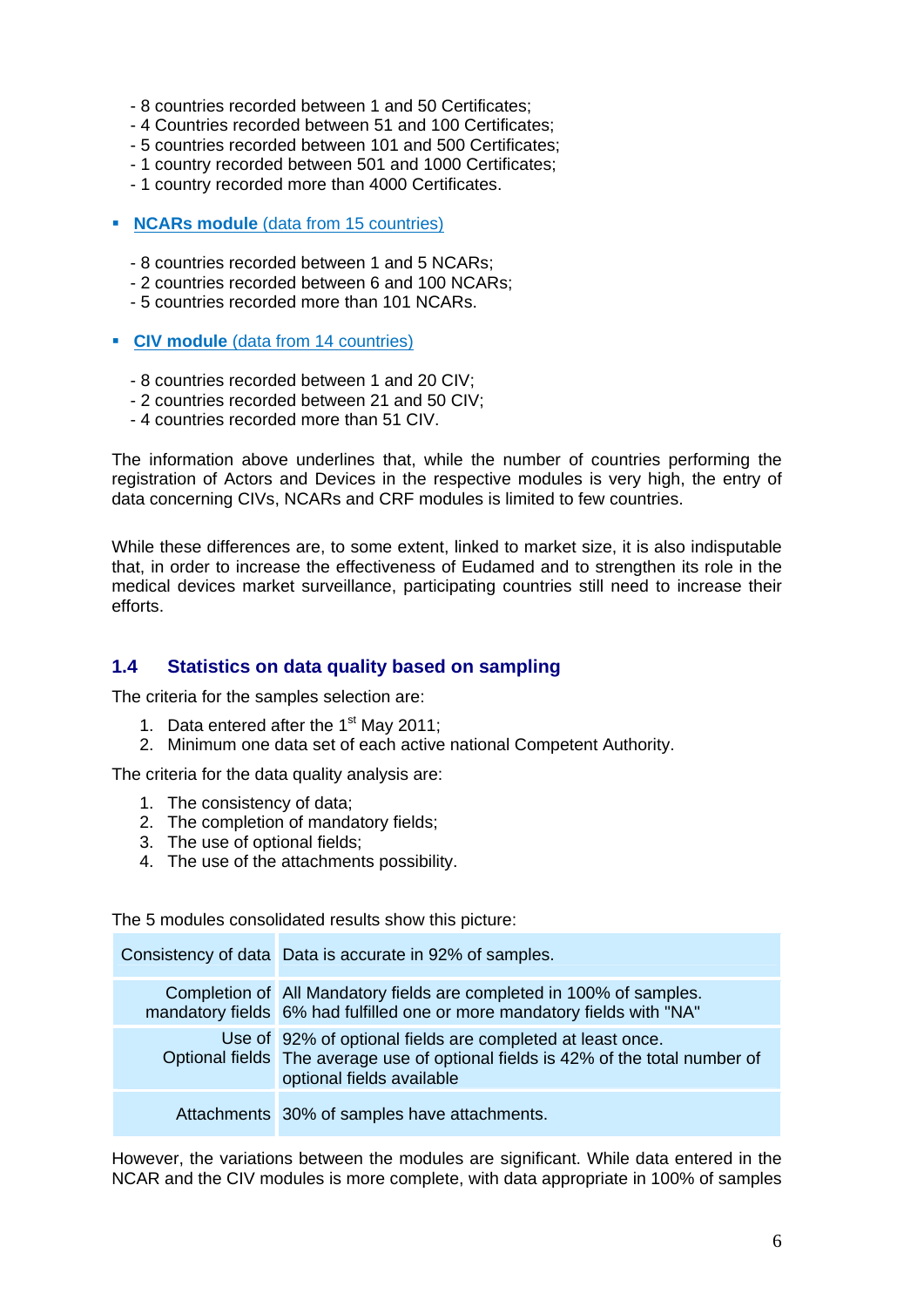and a high use of optional fields - up to a maximum of 80% - data entered in the CRF module is appropriate in only 80% of samples and the completion of optional fields is very low.

For the DVC and ACT modules, data is appropriate in 90% of samples and in 20% of samples optional data is inconsistent or appears in a wrong place.

The option for attachments is mainly used in the NCARs module, with Field Safety Notices being the most frequently attached document.

The sampling analysis show that data contained in Eudamed is reliable at a very high level and all countries entering data comply with the Eudamed Decision obligations on mandatory data, however there is still room for improvement since the Eudamed ambition is to collate 100% of consistent and reliable data.







% of average use of the attachements possibility



### **2. Eudamed survey results**

#### **2.1 Operational Functioning**

This second part of the report is based on the information provided by the countries using Eudamed further to an electronic survey to which 85% of consulted countries responded.

The successful participation in the survey allowed the gathering of a large number of consolidated opinions from the national Competent Authorities and having a complete overview of both the Eudamed operational functioning and the added value it brought in terms of transparency and market surveillance in the medical devices sector.

As regards the Eudamed operational functioning, the replies reveal an overall positive opinion.

In particular, most of the consulted countries consider the structure of the interlinked modules to be functional and give a positive opinion as to the user friendliness of the interface.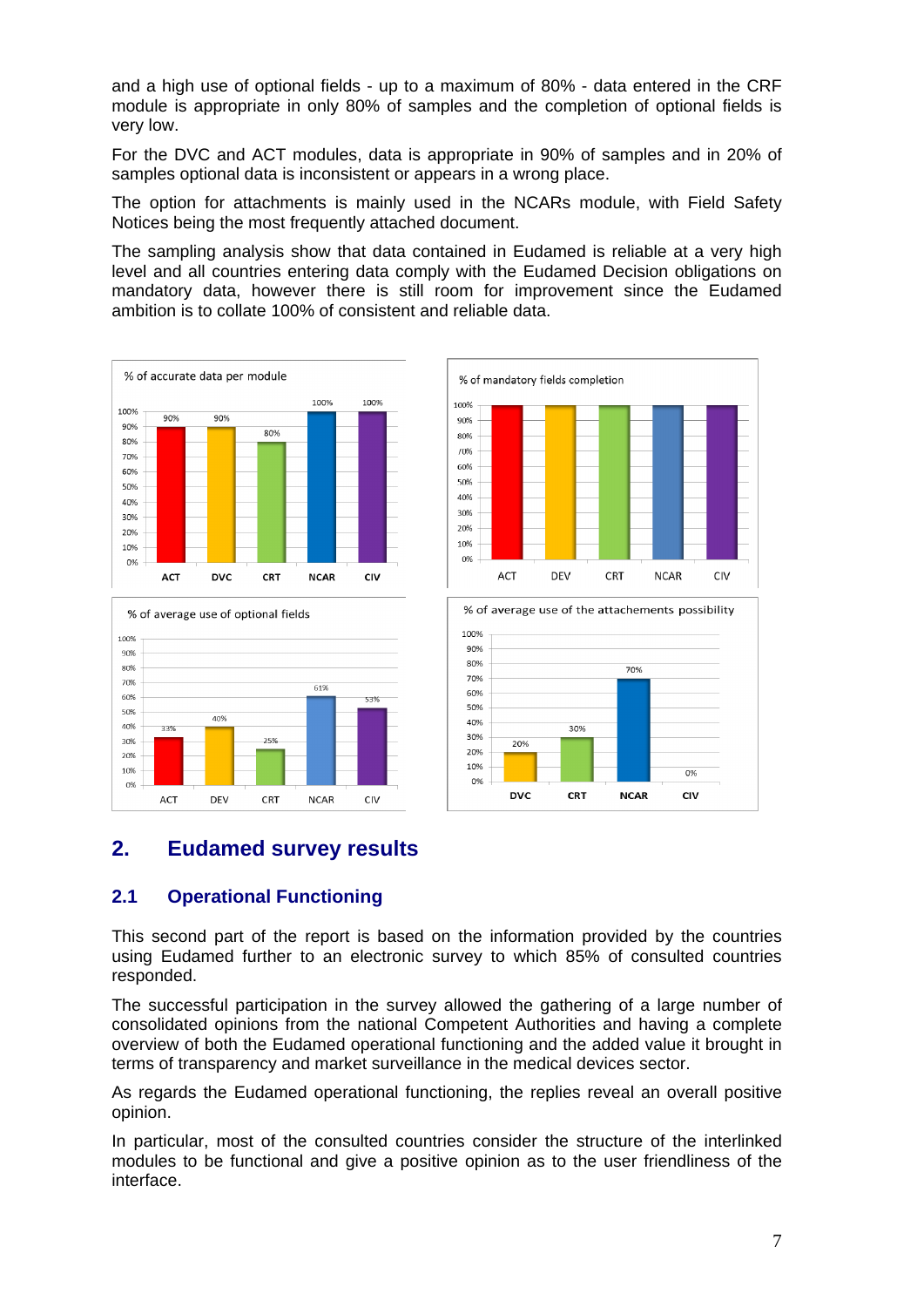

The survey suggested the following three interface improvements: operational speed, ergonomics of the screen and size of the characters. Most of the responses stressed the need to increase the operational speed of the application. The "other" proposals mainly focused on the need of improving the way of displaying information.



Concerning the Eudamed download and upload functionalities, while the overall operational functioning is satisfactory, the analysis of the responses also reveals that improvements still need to be made as to their use of the different modules.

Indeed, while the download functionality is used by around 50% of countries with reference to the Actor, Device and NCAR modules, the downloading of Certificates and Clinical Investigations remains low. Several countries suggested improvements to the download functionality.

As regards the upload functionality, it is used by more than 55% of countries in the Actor and Device modules and by 25% for Certificates. Upload in the NCAR and Clinical Investigation modules is used by around 10% of countries.

Nevertheless, the trend towards an increasing use of both download and upload functionalities together with the expectation of those countries (on average less than 10 per each module) that did not yet complete the development of IT tools for the upload of mandatory data into Eudamed to do that very shortly, is a positive indicator for the future improvements in this field.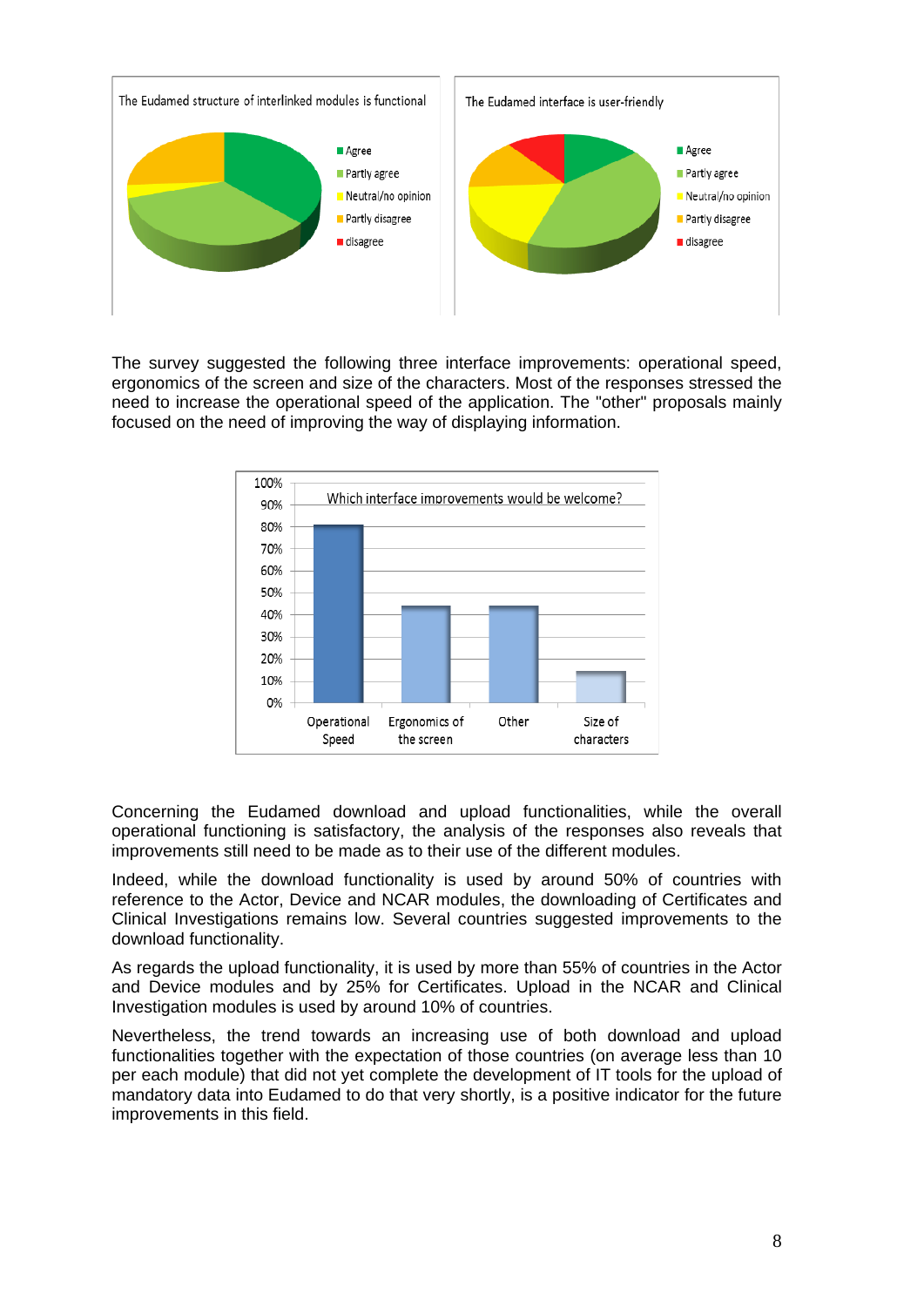In order to benefit from the upload and download functions in Eudamed, Member States must have compatible national IT systems in place. Here, differences between Member States exist.



### **2.2 Added value**

The analysis of the added value section of the questionnaire shows that that Eudamed represents a very important tool for the transparency and market surveillance enhancement in the medical devices sector.

The responses to the question "Where do you see the **main Eudamed added value**" show a high level of satisfaction.



Eudamed is perceived by the great majority of consulted countries as a tool bringing a significant added value in terms of information on registered actors and devices but results are also satisfactory with reference to the other modules, e-mail notification system and the search capabilities.

The responses on the **use of Eudamed in the market surveillance** area indicate that Eudamed does not yet fully address the needs in this area.

Nevertheless, according to the opinion of the majority of countries, available information on Certificates is considered to be helpful in allowing Competent Authorities to better follow up on the Notified Bodies' activities. Information on Clinical Investigations is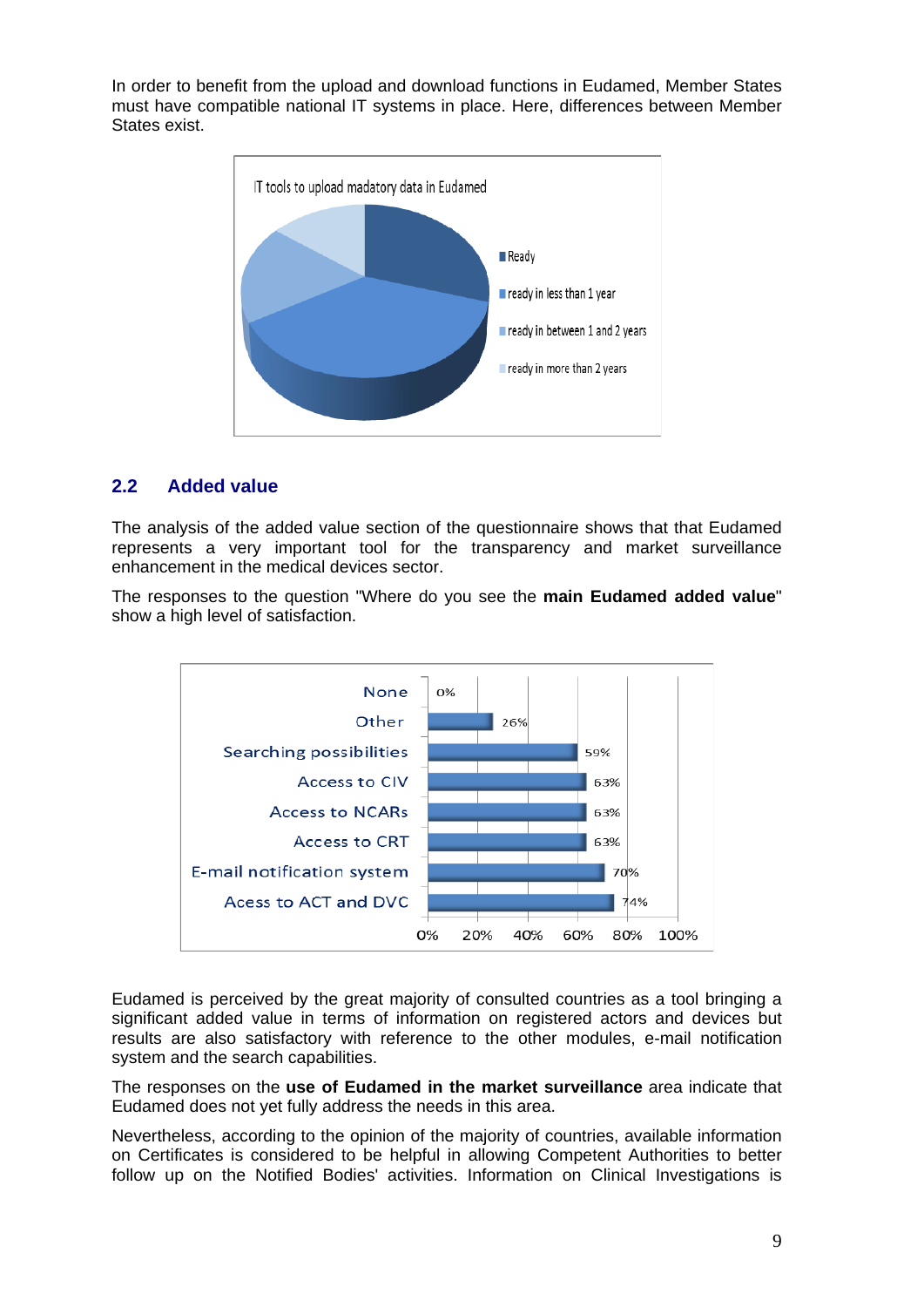considered to help Competent Authorities, of a still limited number of countries, to make decisions in this field,



The countries using Eudamed in market surveillance basically use the application for vigilance issues, checking certificate validity and for high class device searches.

The main arguments of those not using Eudamed for market surveillance are that:

- they prefer using the national databases (which are considered to be more reliable),

- the data contained in Eudamed is incomplete or insufficient,

- the data entries are too limited to allow a complete overview of the national distribution of the devices,

- not all national available information is entered in Eudamed.

Some countries suggest the creation of a specific module dedicated to market surveillance.

Concerning Clinical Investigations, the national Competent Authorities that do not use Eudamed to help to take decisions, they argue that the data in Eudamed is partial (see point 1.3.1: only 14 countries enter CIV data), the information insufficient, the national systems are adequate and that there is a need for more advanced searching tools for CIV.

Eudamed is more widely used in the follow up of Notified bodies activities; however, the national Competent Authorities regret again that the data is incomplete and that most of the data on certificates is not recorded (see point 1.3.1: only 19 countries enter data on certificates and point 1.4: the lowest average use of optional fields is in the CRF module with only 25%). Additionally, certain national Competent Authorities do not enter certificates issued by their national Notified Bodies for manufacturers/authorised representatives in other countries which leads to an overall lack of information.

The responses to the questionnaire also gave important indications as to the **frequency of the data entry/updating activity** carried out by the national Competent Authorities.

The analysis of the results shows that data on Actors and Devices is entered/uploaded with higher frequency when compared to those on Certificates, NCARs and Clinical Investigations.

In particular, data on Actors and Devices are, overall, updated/entered between one and a few times a month, whereas the majority of countries updates/enters data on Certificates, NCARs and Clinical Investigations less than once a month. Almost 40% of the replies declared to enter/update data with a frequency of less than once a month.

While an upload of registration data in predetermined intervals is useful, the purpose of sharing information on NCAR's, decisions in relation to certificates and on decisions taken in relation to CIV is to allow a swift information exchange between authorities. This type of data should therefore be entered as soon as possible.

While improvements still need to be made with specific reference to the **development of advanced searching tools**, the use of Eudamed reporting functions and the exploitation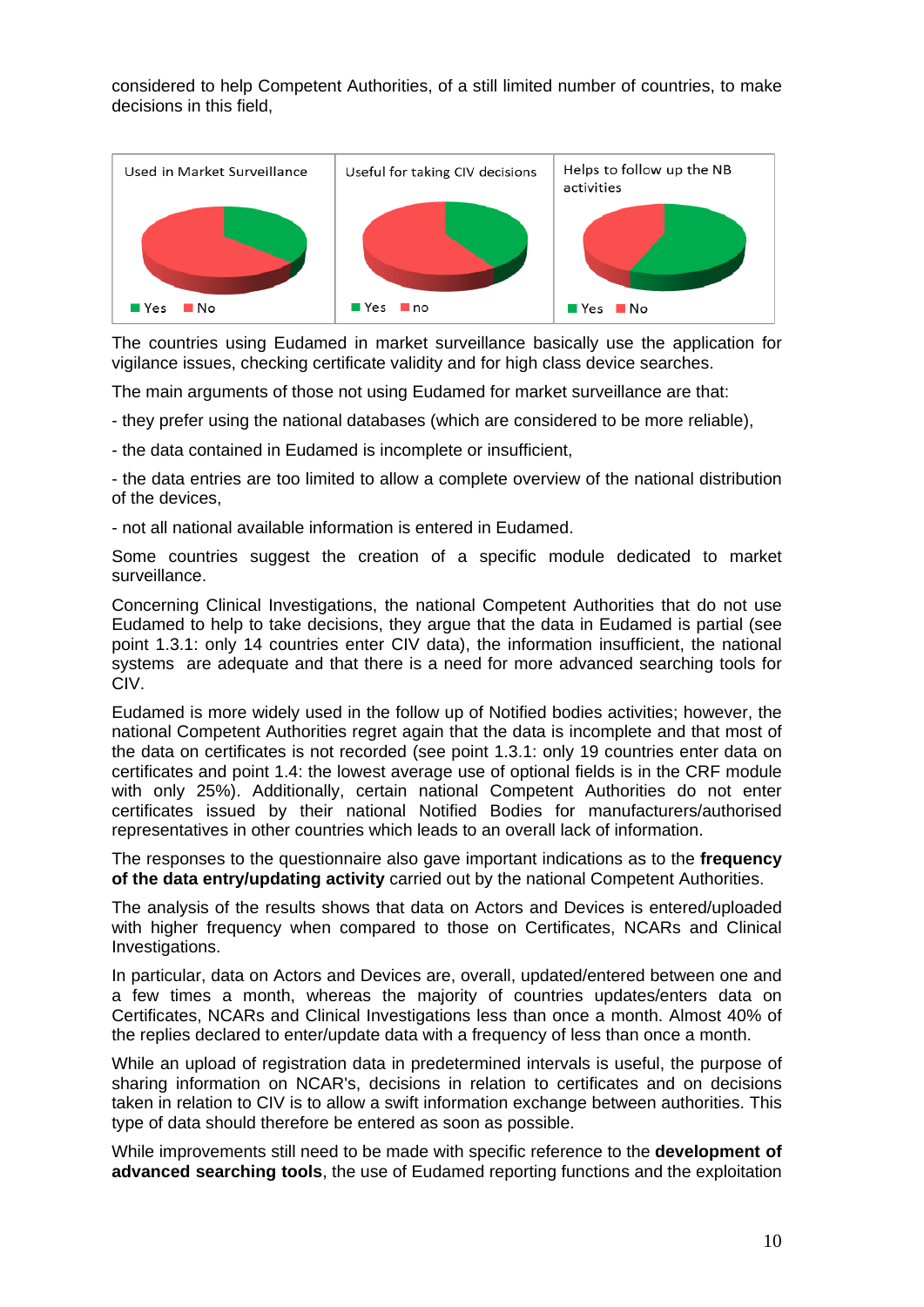of the modules for searching purposes, show a positive opinion on the overall added value brought by Eudamed to ensure a better market surveillance and to provide information mainly through the actors and devices modules.



Almost 70% of responses show that participating countries are satisfied with the current search scope, 60% use the reporting functionality and 80% do not need additional reports, however free text searches, search by generic name, storing and reprocessing searches facilities, additional ad hoc advanced reports specific for vigilance and clinical investigation and search queries would be welcome.

#### **Structural Problems with Eudamed and proposed changes in the Revision of the Medical Device Legislation**

The shortcomings identified throughout the evaluation and in the experiences with Eudamed overall relate to a number of basic shortcomings in the legislative framework.

Eudamed does not provide a complete overview of actors and devices on the EU market. The reason for this is mainly that the current legislative framework does only foresee a registration requirement for class I devices, the requirements for higher class devices are left to national rules. In addition, the current rules do not provide for sufficiently coherent rules as to the detail of registration data, leading to a situation in which the data available in the various Member States is not homogeneous. The current system also foresees data entry by CAs, which is intensive work and creates a data triangle, with data submitted by the manufacturer to the authority and from the authority to Eudamed. The basic ownership rule in Eudamed is that whoever enters data becomes the data owner in Eudamed. Taking the example of a medical device, several authorities might need to enter data for this device, one might be the registered place of business of the manufacturer, the other might have an incident to report and yet another might need to enter the certificate. The current ownership rules in Eudamed can lead to multiple data entries in these cases, again leading to the result that Eudamed does not provide a reliable overview of what is on the market and that the different data is not interlinked, a clear deficiency for the market surveillance use.

The evaluation results confirmed that the main Eudamed weaknesses are, first the fact that Eudamed does not provide a complete overview of actors and devices on the EU market, second the fact that Eudamed does not yet lead to transparency as there is no public access, third the data entry by CAs is work intensive, in particular as regards data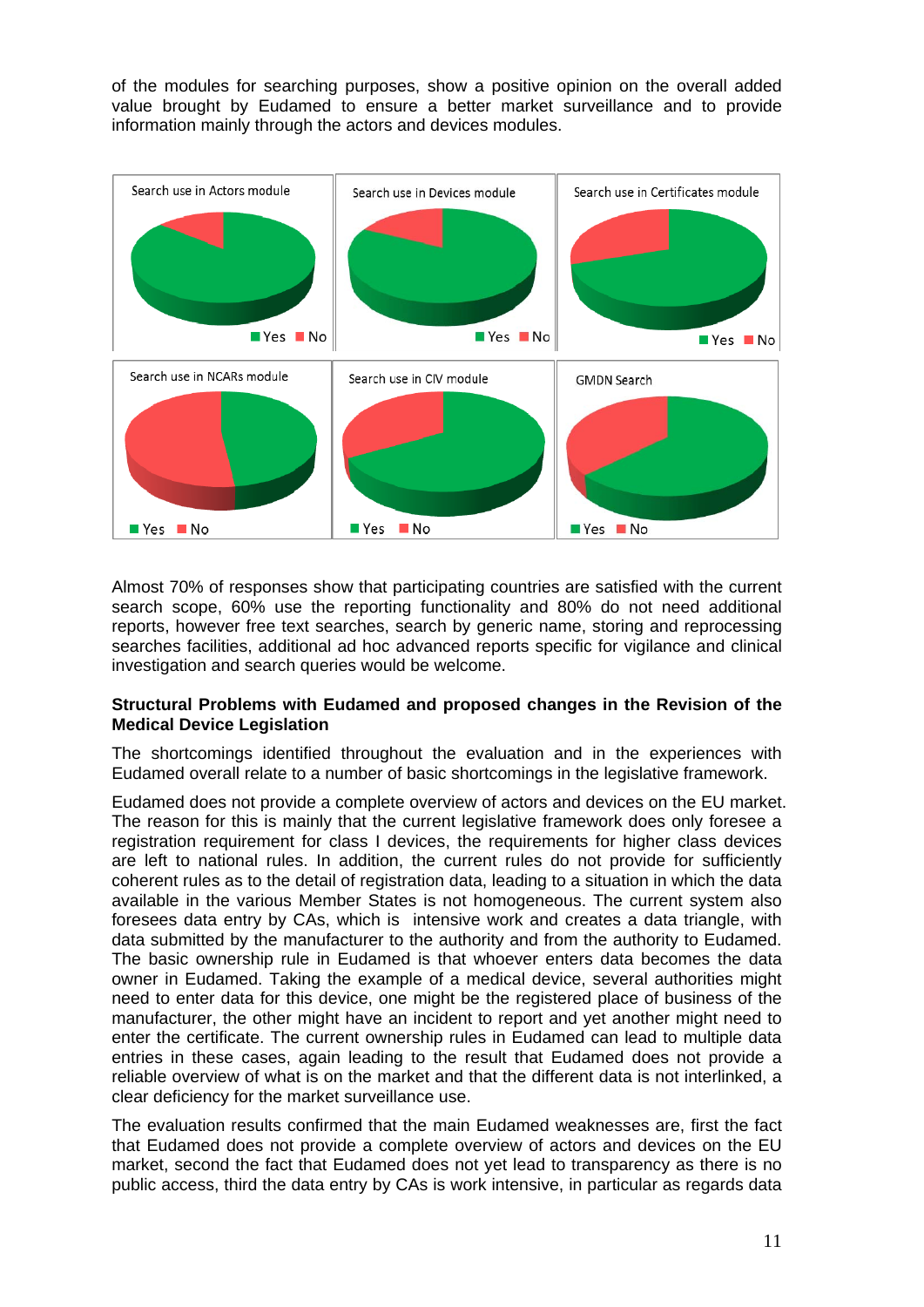on certificates and manufacturers, and finally the current ownership rules lead to multiple data entries.

The responses to the final question concerning the Medical Devices Directives Revision proposal of a central registration databank providing for direct data entry by manufacturers and other actors in relation to registration data but also for direct data entry on certificates by Notified Bodies and with part of the information publicly available show a positive appreciation of the Medical Devices Directives revision proposals for Eudamed.



In this respect, the large majority of interviewed countries consider that the future databank providing for direct data entry by manufacturers and other actors in relation to data registration and also for direct data entry on certificates by Notified Bodies, will substantially enhance the effectiveness and usefulness of the databank.

The feedback received in response to the submitted questionnaire finally provided a set of valuable and constructive suggestions to further improve the functioning and usefulness of Eudamed and will be used as a basis for future discussions in the framework of the European Eudamed Working Group.

# **Conclusions**

The evaluation showed that Eudamed, as it now stands, works and is able to meet the current legislative requirements. It brings a clear added value for the participating countries.

Further improvements can and should be made in the current framework. Increased and more frequent and timely use of participating countries is necessary to reap the benefits of Eudamed in the short term.

In the framework of the "Eudamed Working Group" activity, the Commission monitors and reminds the Member States to correctly use Eudamed. In addition, the Commission reserves the right to undertake the appropriate measures against those Member States which do not comply with their legal obligations regarding Eudamed.

However, in the long term, the evaluation showed that Eudamed is not fully able to meet today's expectations about a European databank in terms of completeness, data quality, interlinkage and transparency. The transposition of the current Medical Devices Directives into national law is heterogeneous; consequently, the national information systems show heterogeneous data which translates into heterogeneous data in Eudamed.